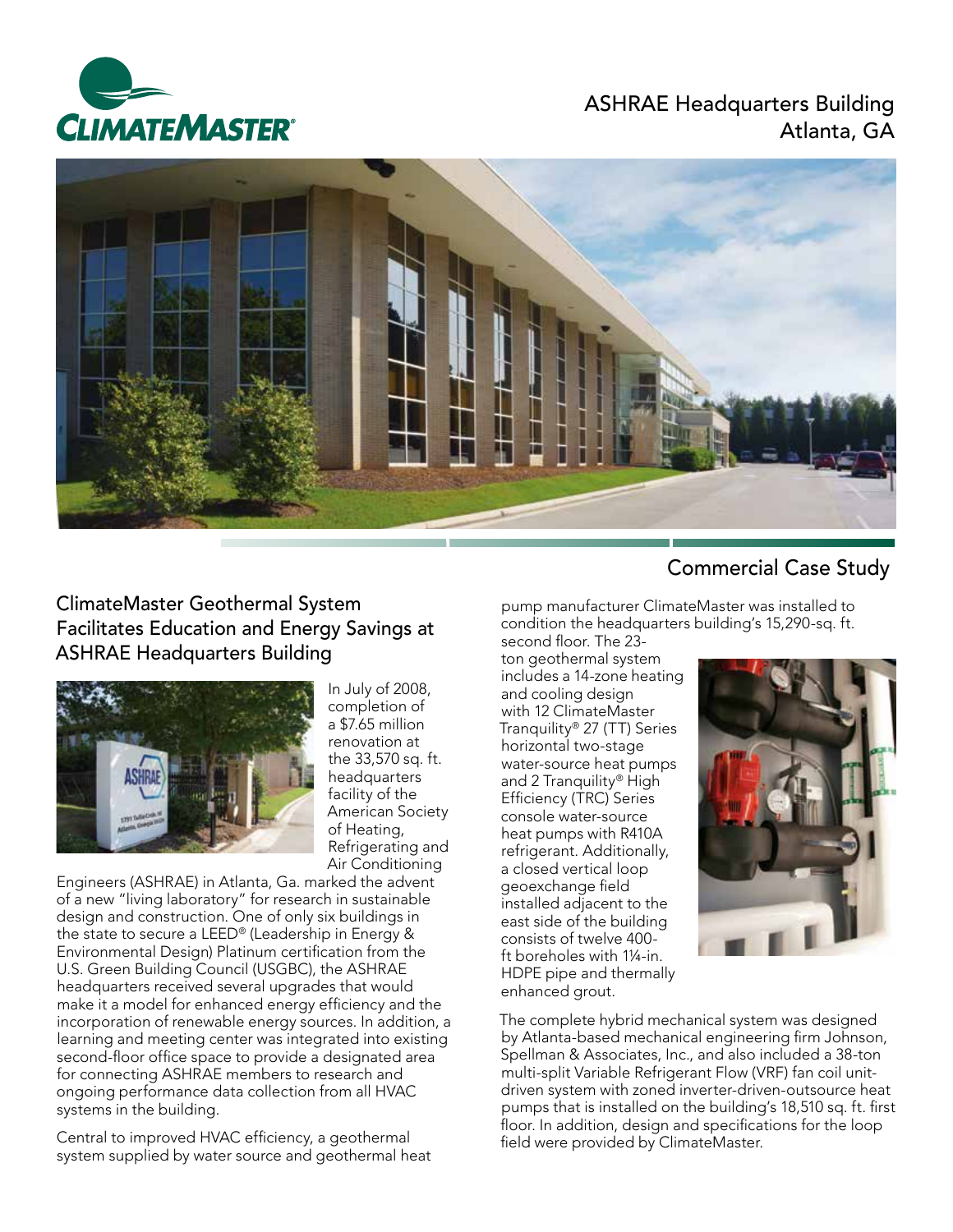



"With buildings accounting for nearly 40 percent of all U.S. energy consumption, there is no doubt that ASHRAE members will play a crucial role in reshaping our energy future," said Daniel Ellis, president of ClimateMaster Inc. "We are pleased that we were able to assist ASHRAE in demonstrating its leadership by making its headquarters a model of energy efficiency and environmental stewardship."

Following completion of the system design and removal of existing HVAC equipment in 2007, installation of the new system began in early 2008. Mechanical contracting firm Batchelor & Kimball, Inc. oversaw installation of all ClimateMaster geothermal heat pump units and ancillary system components, as well as all other plumbing and HVAC systems in the building.

"While the piping and installation of the water source heat pumps was a very standard part of the job for us, integrating the ground source borehole field was a new experience," said Jim Wright, project manager at Batchelor & Kimball. "We were glad to not only have ease of installation and start-up of the ClimateMaster units, but also a high level of cooperation and customer service from the company itself. ClimateMaster was there all along the way, taking full ownership for the



water source aspect of the project and helping us to confidently navigate the process for the first time."

Drilling of the borehole field, now located under a section of the building's parking lot, began in February of 2008 with assistance from geothermal drilling contractor Geo-Energy Solutions and sub-contracted firm Middle Georgia Water Systems.

"We installed the loop field according to design specifications received directly from ClimateMaster, which made things quite easy for us," said O. Bard Phillips, field engineer at Geo-Energy Solutions. "Besides the good old Georgia granite we encountered during initial drilling and then had to navigate through during the headering process, this was a standard job, and we're happy to know things have been running smoothly with the loop system ever since."

Installation and testing of the entire geothermal system was completed during the second quarter of 2008, and officially went online later in the summer of that same year.

#### **Geothermal Equipment**

The second floor is conditioned using 14 ducted, 27-EER, groundsource heat pumps, each with a 2-stage scroll compressor and variable-speed fan: two non-ducted console heat pumps for the stairwell; and a geothermal field of twelve 400-foot-deep wells and a closed-loop piping system that circulates water between the building and the wells, transferring thermal energy to and from the surface of the earth, depending on the season.



Data collected since the completion of the renovation in 2008 includes a performance comparison between the ClimateMaster geothermal heat pump system and the VRF system installed on the first floor. The VRF system's 28 tons of heat recovery was designed with a 121 percent diversity factory to effectively handle 34 tons of fan coil capacity. It also works in concert with conditioned ventilation air from the building's DOAS units.

Based on data collection from 2010 through 2013, the ClimateMaster geothermal heat pump system performed notably more efficiently than the VRF system during the heating season, while cooling performance was ultimately comparable. Data specifically exemplified more than a 50 percent energy savings from the geothermal heat pump system when comparing the average heating/cooling performance of both systems since their installation.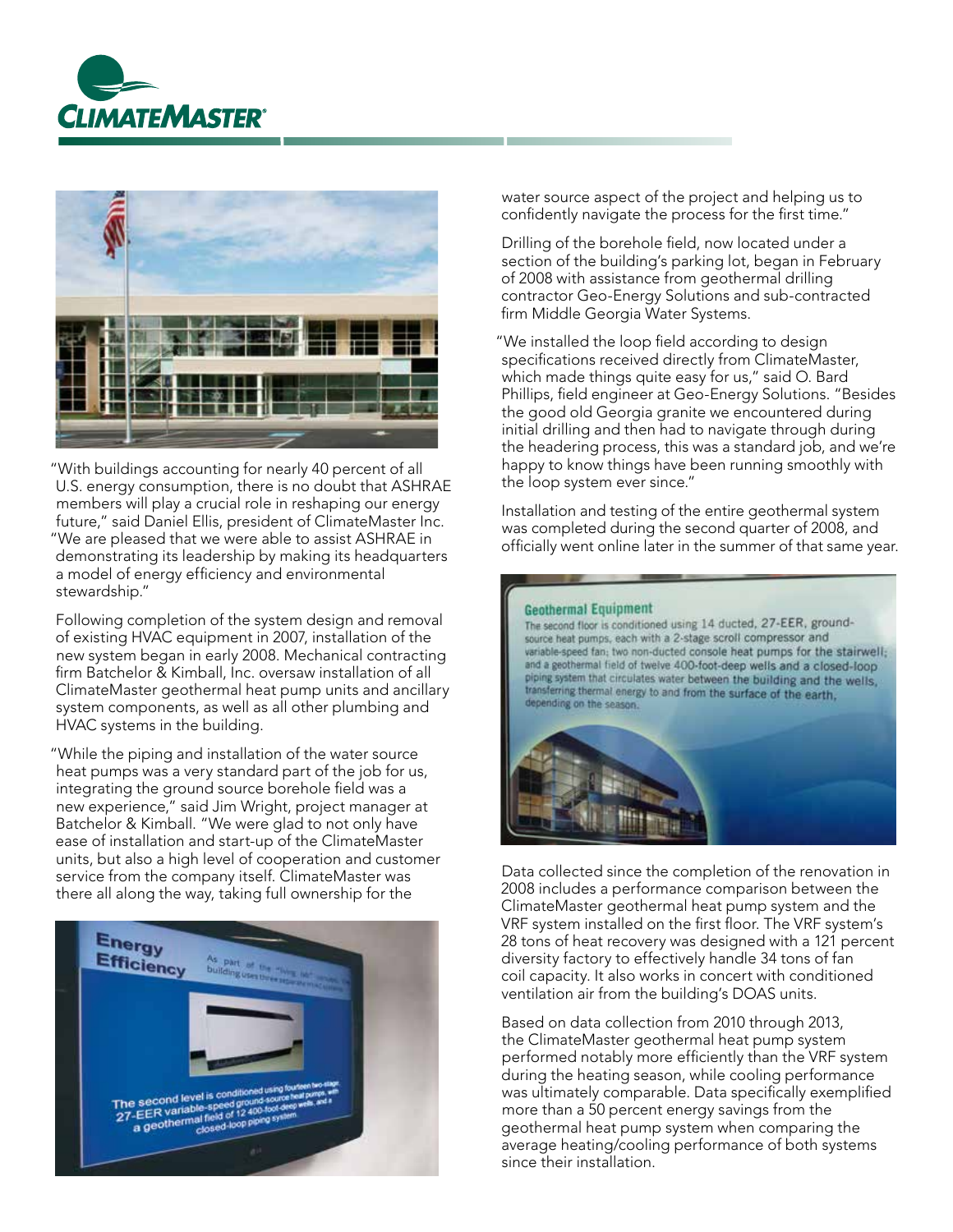# ASHRAE Headquarters Building Atlanta, GA

"Using the data collected by ASHRAE, we determined that the VRF system used 57 percent more energy than the geothermal heat pump system in 2010, 84 percent more energy in 2011, and 61 percent more energy in 2012" said Tony Landers, director of marketing, commercial



products for ClimateMaster. The performance data collected from 2012 showed an annual energy usage of 1.5 kWh/sq. ft. for the geothermal heat pump system, while the VRF system operated at 2.5 kWh/sq. ft.

"Needless to say, we are very pleased with the performance of the geothermal system and look forward to more in-depth comparative studies of the two systems," said Landers.

"ASHRAE thanks ClimateMaster for its donation of the geothermal heat pump system that provides highefficiency heating and cooling for 14 individual zones on the second level of the building," said ASHRAE president Tom Watson. "The system is of great interest to visitors as they tour our facility."